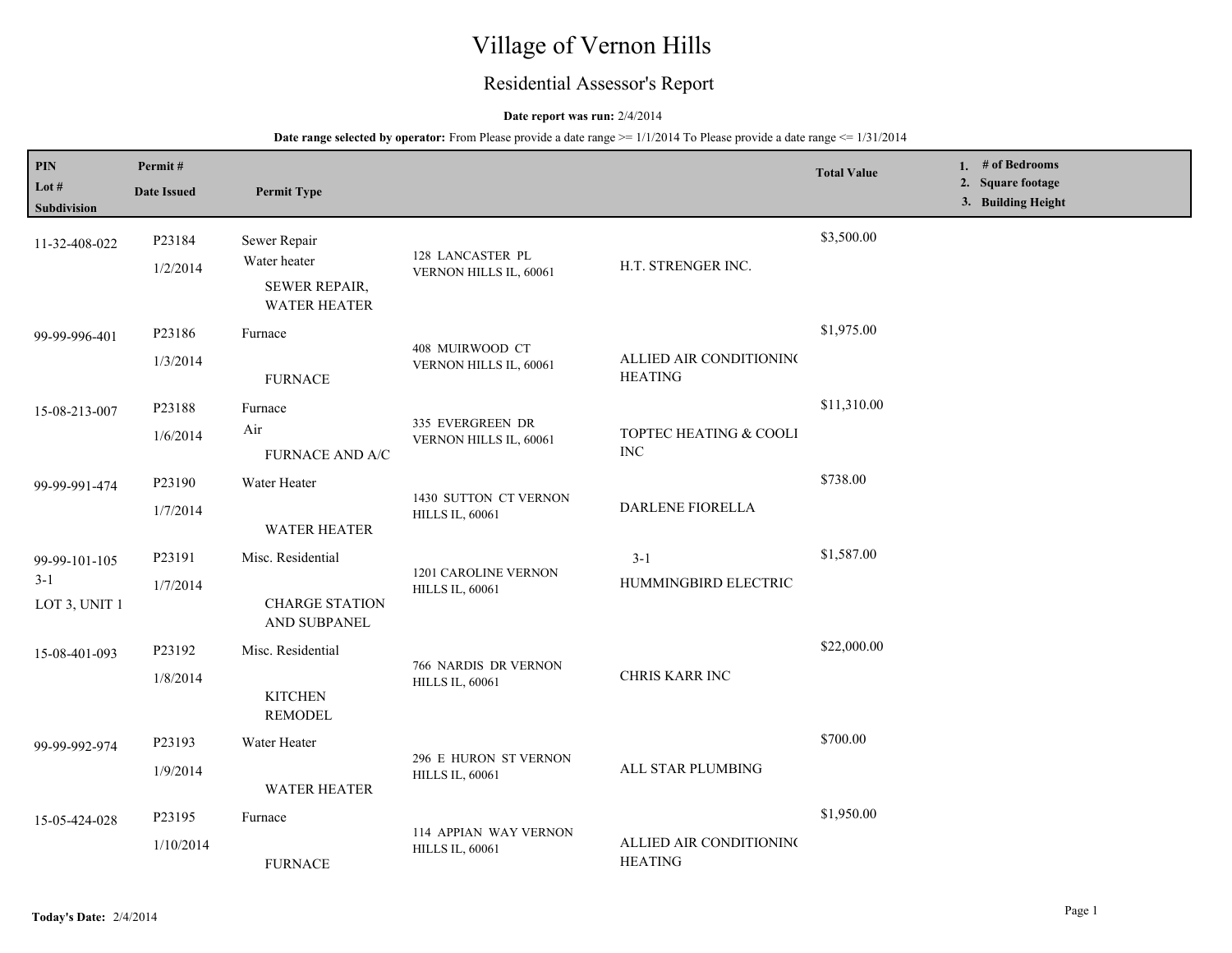#### **Date report was run:** 2/4/2014

**Date range selected by operator:** From Please provide a date range >= 1/1/2014 To Please provide a date range <= 1/31/2014

| PIN<br>Lot #<br>Subdivision            | Permit#<br><b>Date Issued</b> | <b>Permit Type</b>                                                                                                                                                             |                                                       |                                           | <b>Total Value</b> | 1. # of Bedrooms<br>2. Square footage<br>3. Building Height |
|----------------------------------------|-------------------------------|--------------------------------------------------------------------------------------------------------------------------------------------------------------------------------|-------------------------------------------------------|-------------------------------------------|--------------------|-------------------------------------------------------------|
| 99-99-992-725                          | P23197<br>1/10/2014           | Furnace<br><b>FURNACE</b>                                                                                                                                                      | 247 SOUTHWICK CT<br>VERNON HILLS IL, 60061            | ALLIED AIR CONDITIONING<br><b>HEATING</b> | \$1,975.00         |                                                             |
| 99-99-996-509                          | P23198<br>1/10/2014           | Misc. Residential<br>10 & 12<br>WILDWOOD HAVE<br><b>BROKEN PIPES</b> ,<br><b>REPLACE</b><br>DRYWALL & MISC<br>ELEC. REPLACE 1<br><b>GARAGE LIGHT IN</b><br><b>EACH GARAGE.</b> | 10 WILDWOOD CT VERNON<br><b>HILLS IL, 60061</b>       | <b>GENESIS CONSTRUCTION</b>               | \$5,000.00         |                                                             |
| 15-05-420-009                          | P23200<br>1/13/2014           | <b>Security System</b><br><b>SECURITY</b><br><b>SYSTEM</b>                                                                                                                     | 225 AUGUSTA DR VERNON<br><b>HILLS IL, 60061</b>       | ADT SECURITY SERVICES,                    | \$145.00           |                                                             |
| 15-05-405-017                          | P23201<br>1/13/2014           | Furnace<br><b>FURNACE</b>                                                                                                                                                      | 208 ARRON CT VERNON<br><b>HILLS IL, 60061</b>         | FOUR SEASONS INC                          | \$4,495.00         |                                                             |
| 99-99-100-610<br>$18-3$<br>POD D, 18-3 | P23206<br>1/15/2014           | Water Heater<br><b>WATER HEATER</b>                                                                                                                                            | <b>1944 CRENSHAW VERNON</b><br><b>HILLS IL, 60061</b> | D<br>$18-3$<br><b>TAMMY REGISTER</b>      | \$377.00           |                                                             |
| 99-99-996-660                          | P23207<br>1/15/2014           | Security System<br><b>SECURITY</b><br><b>SYSTEM</b>                                                                                                                            | 384 E LASALLE ST VERNON<br><b>HILLS IL, 60061</b>     | ADT SECURITY SERVICES,                    | \$914.00           |                                                             |
| 15-04-306-029                          | P23208<br>1/16/2014           | Furnace<br><b>FURNACE</b>                                                                                                                                                      | 201 ABILENE LN VERNON<br><b>HILLS IL, 60061</b>       | <b>ENVY HOME SERVICES</b>                 | \$2,662.00         |                                                             |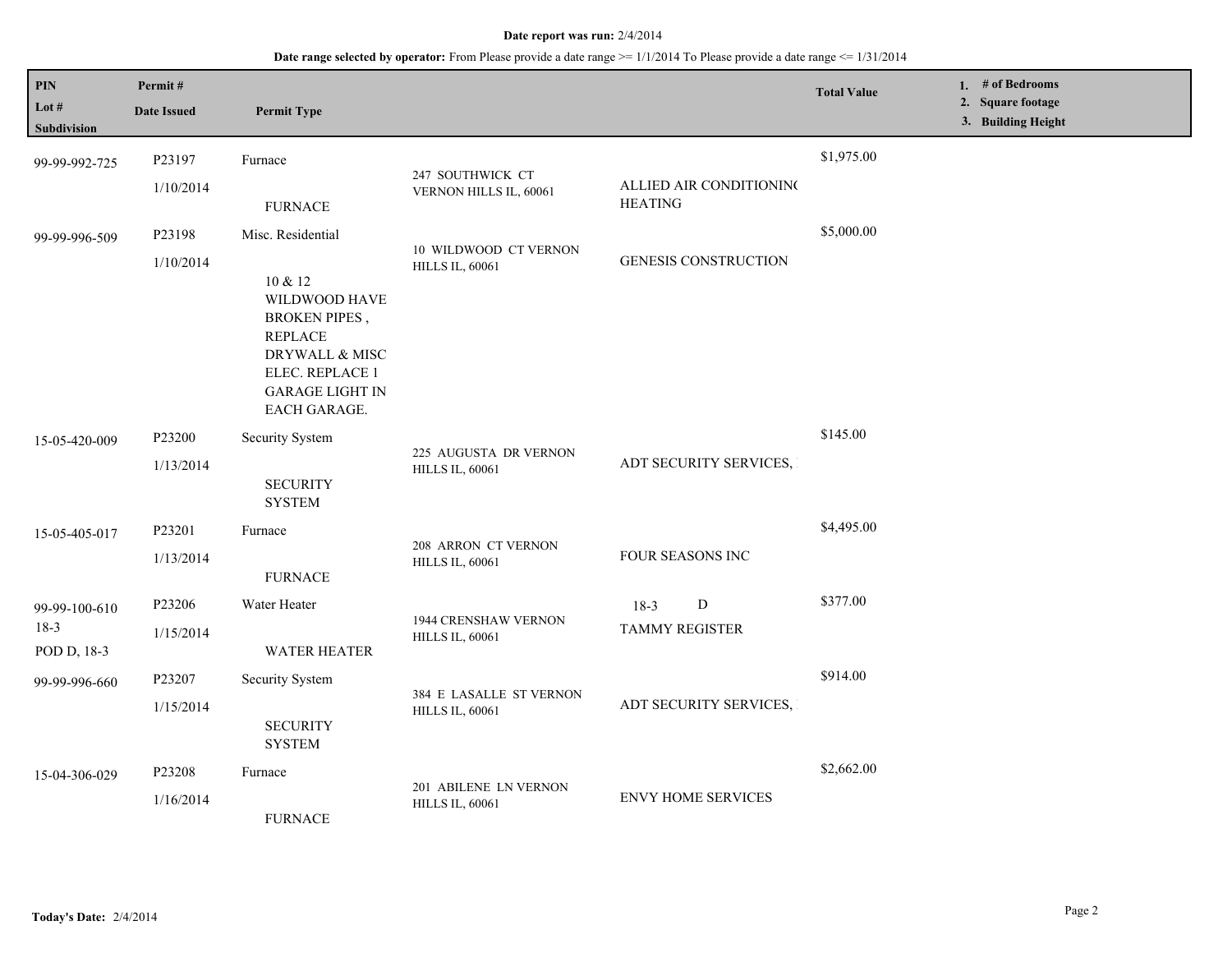#### **Date report was run:** 2/4/2014

## **Date range selected by operator:** From Please provide a date range >= 1/1/2014 To Please provide a date range <= 1/31/2014

| PIN<br>Lot $#$<br>Subdivision | Permit#<br><b>Date Issued</b> | <b>Permit Type</b>                                                                                                                               |                                                                 |                         | <b>Total Value</b> | 1. # of Bedrooms<br>2. Square footage<br>3. Building Height |
|-------------------------------|-------------------------------|--------------------------------------------------------------------------------------------------------------------------------------------------|-----------------------------------------------------------------|-------------------------|--------------------|-------------------------------------------------------------|
| 15-08-408-009                 | P23209<br>1/17/2014           | 1&2 Family Addition<br>$\rm{Deck}$<br>$\operatorname{Patig}\nolimits_{\operatorname{U}\!\mathcal{N}}$ ROOM<br>ADDITION, DECK<br><b>AND PATIO</b> | 342 HADDON CIR VERNON<br><b>HILLS IL, 60061</b>                 | AIROOM HOLDINGS CORP    | \$92,000.00        |                                                             |
| 99-99-990-759                 | P23212<br>1/20/2014           | Certificate of Occupancy<br>CO: JUSTICE<br>(TEMPORARY<br>LOCATION)                                                                               | <b>JUSTICE</b><br>113 HAWTHORN CENTER<br>VERNON HILLS IL, 60061 |                         |                    |                                                             |
| 99-99-996-348                 | P23213<br>1/20/2014           | Water Heater<br><b>WATER HEATER</b>                                                                                                              | 8 FERNWOOD CT VERNON<br><b>HILLS IL, 60061</b>                  |                         | \$1,062.00         |                                                             |
| 99-99-991-509                 | P23216<br>1/23/2014           | Misc. Residential<br><b>REPAIR WATER</b><br>DAMAGE,<br>DRYWAY,<br>PLUMBING &<br><b>ELECT (HOUSE</b><br>WAS A<br>FORCLOSURE)                      | 1456 CLAIRMONT CT<br>VERNON HILLS IL, 60061                     | REAL RESTORATION GROU   | \$10,115.00        |                                                             |
| 15-04-306-005                 | P23218<br>1/24/2014           | Water Heater<br><b>WATER HEATER</b>                                                                                                              | 7 AUGUSTA DR VERNON<br><b>HILLS IL, 60061</b>                   | ALL STAR PLUMBING       | \$700.00           |                                                             |
| 15-16-101-002                 | P23221<br>1/28/2014           | Re-Roofing<br><b>REROOF - DAVINCI</b><br><b>COMPOSITE</b><br><b>SHAKES</b><br>APPROVED PER<br><b>EMAIL</b><br>BY MIKE<br><b>ATKINSON</b>         | 870 CREEK BEND DR<br>VERNON HILLS IL, 60061                     | A & E ROOFING AND SIDIN | \$58,550.00        |                                                             |